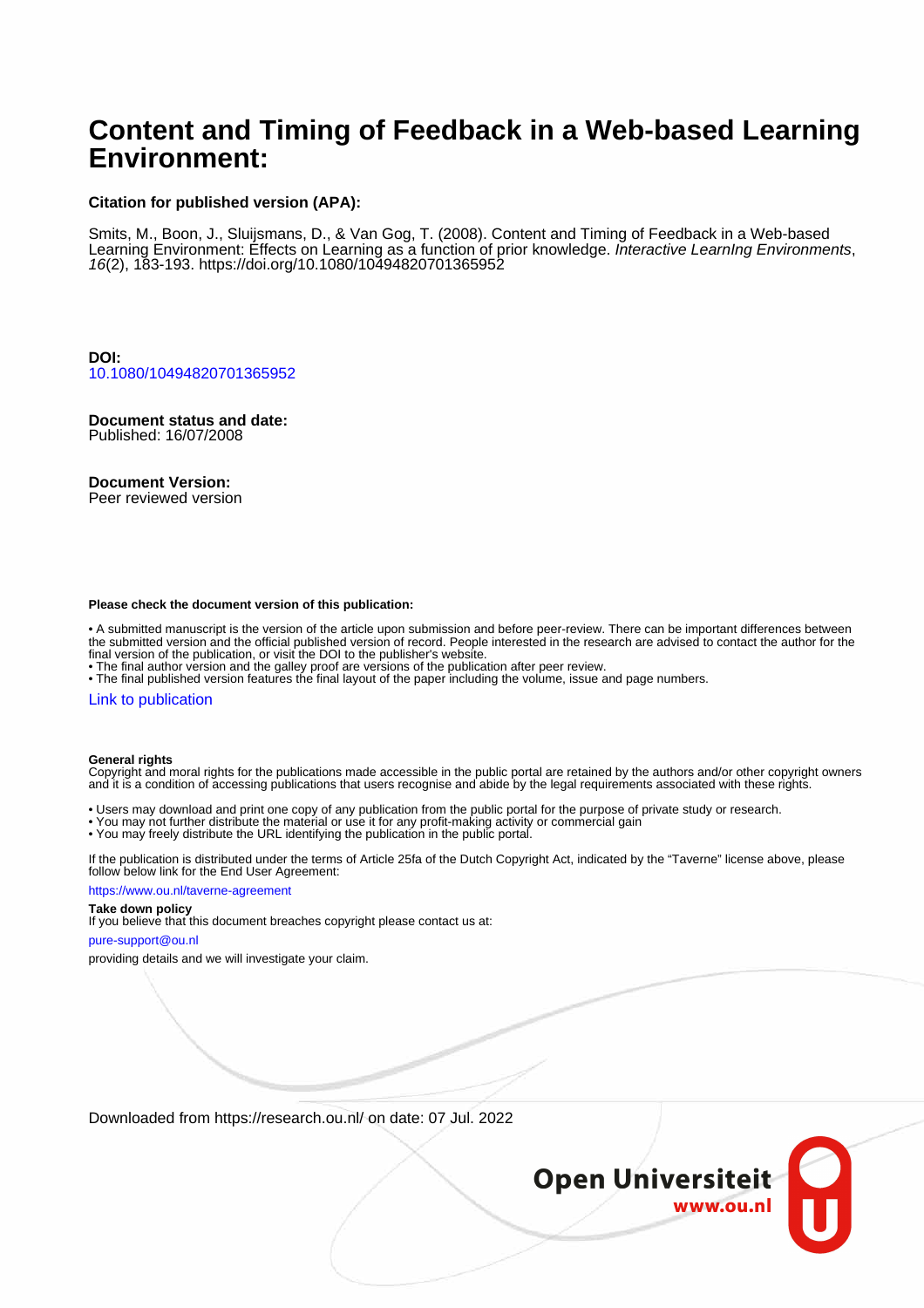1Running Head: FEEDBACK AND PRIOR KNOWLEDGE

**This is a pre-print of: Smits, M. H. S. B., Boon, J., Sluijsmans, D. M. A., & Van Gog, T. (2008). Content and timing of feedback in a web-based learning environment: Effects on learning as a function of prior knowledge.** *Interactive Learning Environments***,** *16***, 183-193.**

> **Copyright Taylor & Francis;** *Interactive Learning Environments* **is also available at <http://www.tandf.co.uk/journals/titles/10494820.asp>**

Content and Timing of Feedback in a Web-based Learning Environment: Effects on Learning as a Function of Prior Knowledge

Marieke H. S. B. Smits, Jo Boon\*, Dominique M. A. Sluijsmans, and Tamara van Gog Educational Technology Expertise Center, Open University of The Netherlands

\*Author note:

Correspondence concerning this article should be addressed to Jo Boon, Educational Technology Expertise Center, Open University of The Netherlands, P.O. Box 2960, 6401 DL, Heerlen, The Netherlands. E-mail: jo.boon@ou.nl

Acknowledgement:

The authors would like to thank Frans Prins and Wim Jochems for their helpful comments and suggestions regarding this study, and Gemma Corbalán-Pérez and Pieter Wouters for their help with the learning environment and the data files. Thanks to the OTEC Pub.group members and the two anonymous reviewers for their helpful comments on previous drafts of this article.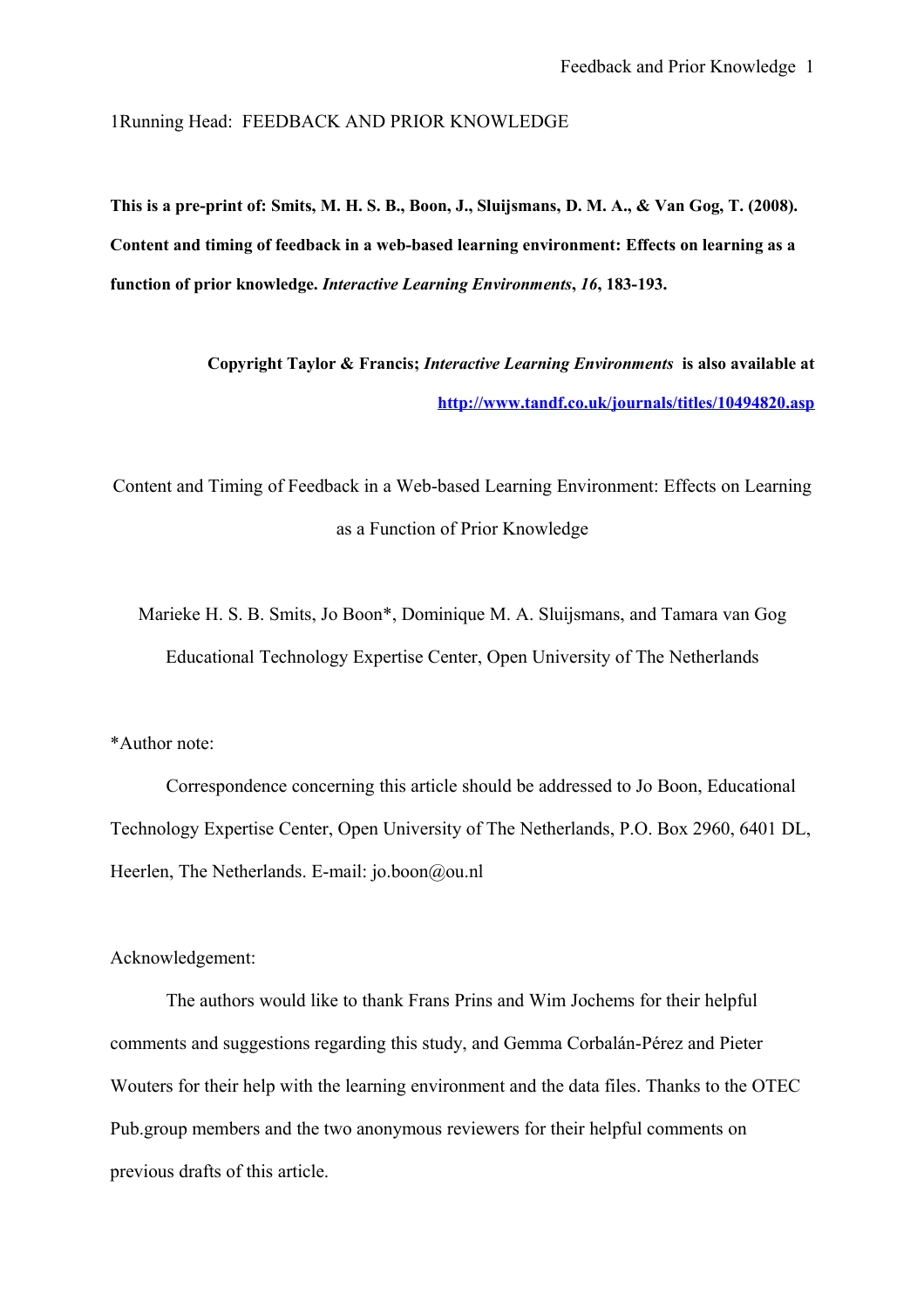## Abstract

This study investigated the effectiveness of different types of feedback content (elaborate vs. global) and feedback timing (immediate vs. delayed) for learning about genetics in a webbased learning environment as a function of learners' prior knowledge. It was hypothesized that learning outcomes of students with low prior knowledge would be fostered by immediate elaborate feedback, whereas those of students with more prior knowledge would be enhanced by delayed global feedback. Students' perceptions of the feedback they received were explored. Results showed a significant positive effect of global feedback on learning outcomes for higher prior knowledge learners, although those who received elaborate feedback gave a higher appreciation rating. The findings are discussed in terms of implications for the design and delivery of feedback in web-based learning environments.

Keywords: feedback; prior knowledge; web-based learning; genetics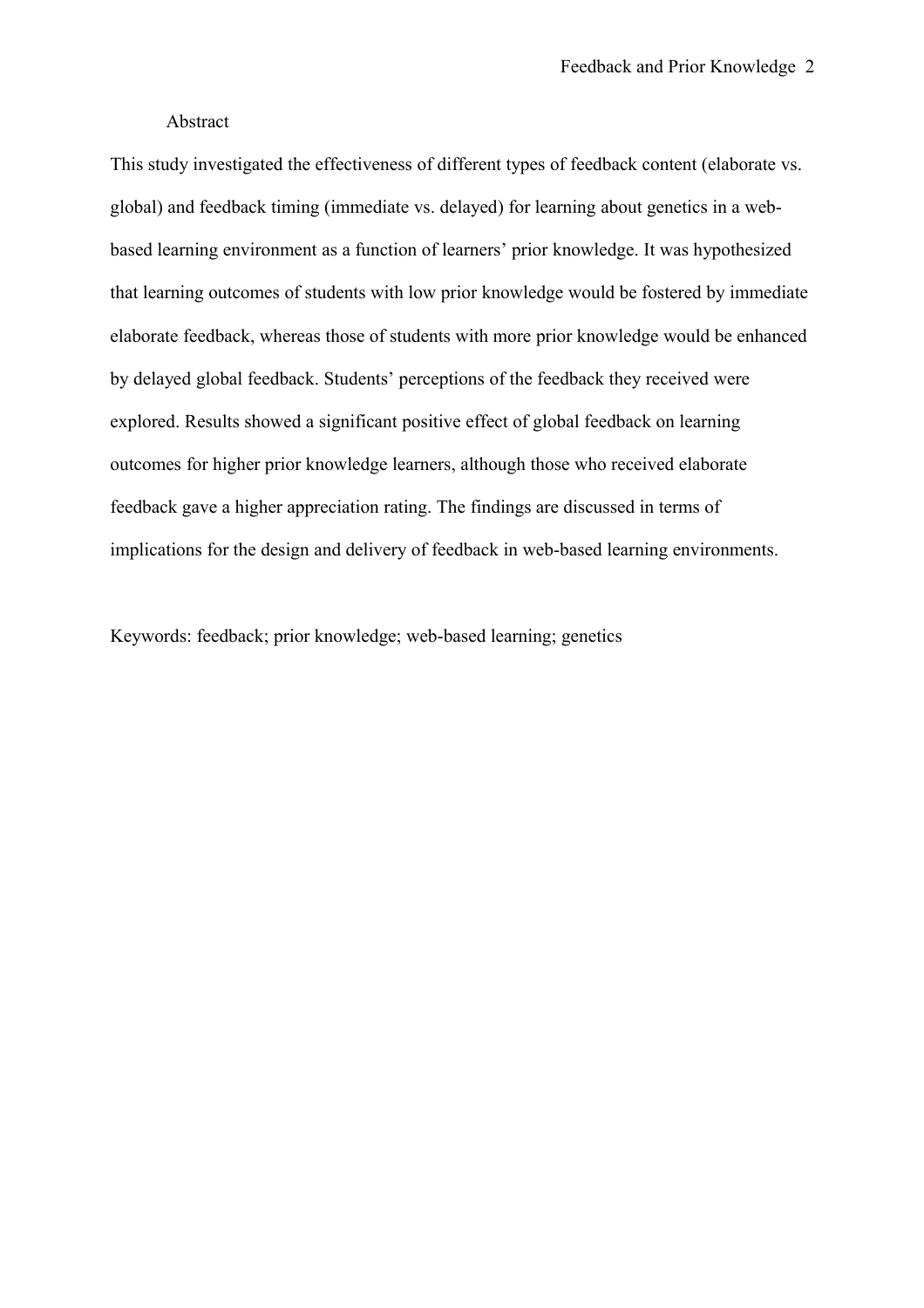# Content and Timing of Feedback in a Web-based Learning Environment: Effects on Learning as a Function of Prior Knowledge

Feedback, that is, external information about performance that can be used to reduce the gap between current and desired performance (cf. Ramaprasad, 1983), has long been recognized as an important instrument for improving learning (Pressey, 1927). Recent technological developments in education have given feedback research a new impulse. Webbased learning environments are considered a great means for enabling flexible, individually adaptive, and self-regulated learning (Jochems, Van Merriënboer, & Koper, 2004). However, as a consequence of self-regulated and time and place independent study activities, the need for feedback in such environments is even higher than in regular classroom settings, especially when the focus lies on learning complex cognitive tasks instead of drill-andpractice of procedures. Providing appropriate feedback in web-based learning environments can not only contribute to learning by allowing students to verify their answers, evaluate their progress, and determine the cause of errors (Johnson & Johnson, 1993), but can also motivate learners to remain involved in the learning tasks, given that they perceive the feedback as helpful (Hoska, 1993). The challenge for educational researchers and designers of web-based learning environments, then, is to determine what constitutes appropriate feedback for individual students at different moments in their learning trajectory. Two factors are important mediators of the effectiveness of feedback for learning: Content and timing (Goodman & Wood, 2004; Kulhavy & Wager, 1993).

Regarding content, it has been argued that feedback that not just allows students to verify the correctness of their answers, but also provides information that will guide them towards obtaining a correct answer on future tasks, is the most effective (Kulhavy & Stock, 1989). Indeed, a lot of studies have shown that more elaborate feedback has the most effect on learning (e.g., Clariana, 1990, Gilman, 1969; Pridemore & Klein, 1995; Morrison, Ross,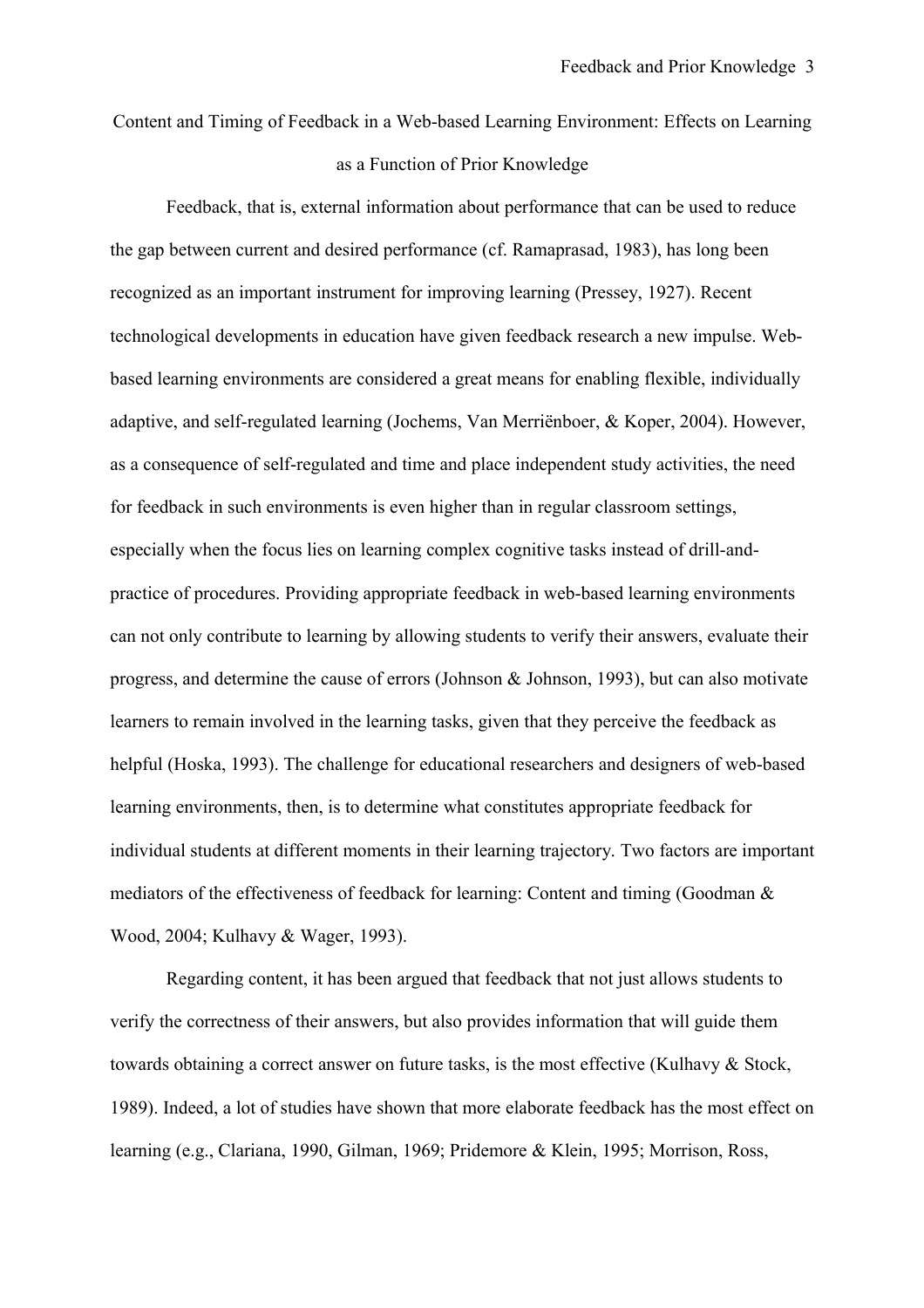Gopalakrishnan, & Casey, 1995). However, definitions of "elaborate" tend to differ. In addition, prior knowledge (i.e., the amount of domain knowledge that learners already possess prior to the learning phase; Jonassen & Grabowski, 1993) is recognized as a factor of influence on feedback effectiveness (Hannafin, Hannafin, & Dalton, 1993), and elaborate feedback may not be effective for learners with high prior knowledge. A lot of research has shown that for learning complex cognitive tasks, learners with little or no prior knowledge of the domain benefit more from guided instruction such as studying worked-out examples than from unguided instruction consisting of solving the equivalent problems, because the guided instruction does not overload working memory capacity (see e.g., Carroll, 1994; Cooper & Sweller, 1987; Sweller & Cooper, 1985; Sweller, Van Merriënboer, & Paas, 1998). As a function of increasing domain knowledge, the threat of cognitive overload and hence the need for instructional guidance decreases. Moreover, at this point, lower levels of guidance may also challenge students to actively relate and integrate the information presented in the learning materials into their cognitive schemata. That is, these students will still have to invest a lot of mental effort in learning, but –unlike low prior knowledge students- this effort will contribute to learning because it is directed at processes that are within their reach (cf. Vygotsky's, 1978, concept of zone of proximal development). Consequently, at higher levels of prior knowledge students' learning starts to benefit more from minimally guided or unguided instruction such as problem solving than from guided instruction such as worked examples (Kalyuga, Chandler, Tuovinen, & Sweller, 2001; Kalyuga, Chandler, & Sweller, 2001).

Applied to feedback for learning complex cognitive tasks, which can be conceived of as a form of instructional guidance, this effect suggests that students with low prior knowledge would be expected to benefit more from elaborate feedback that provides them with detailed information on how the problem should have been solved and why it should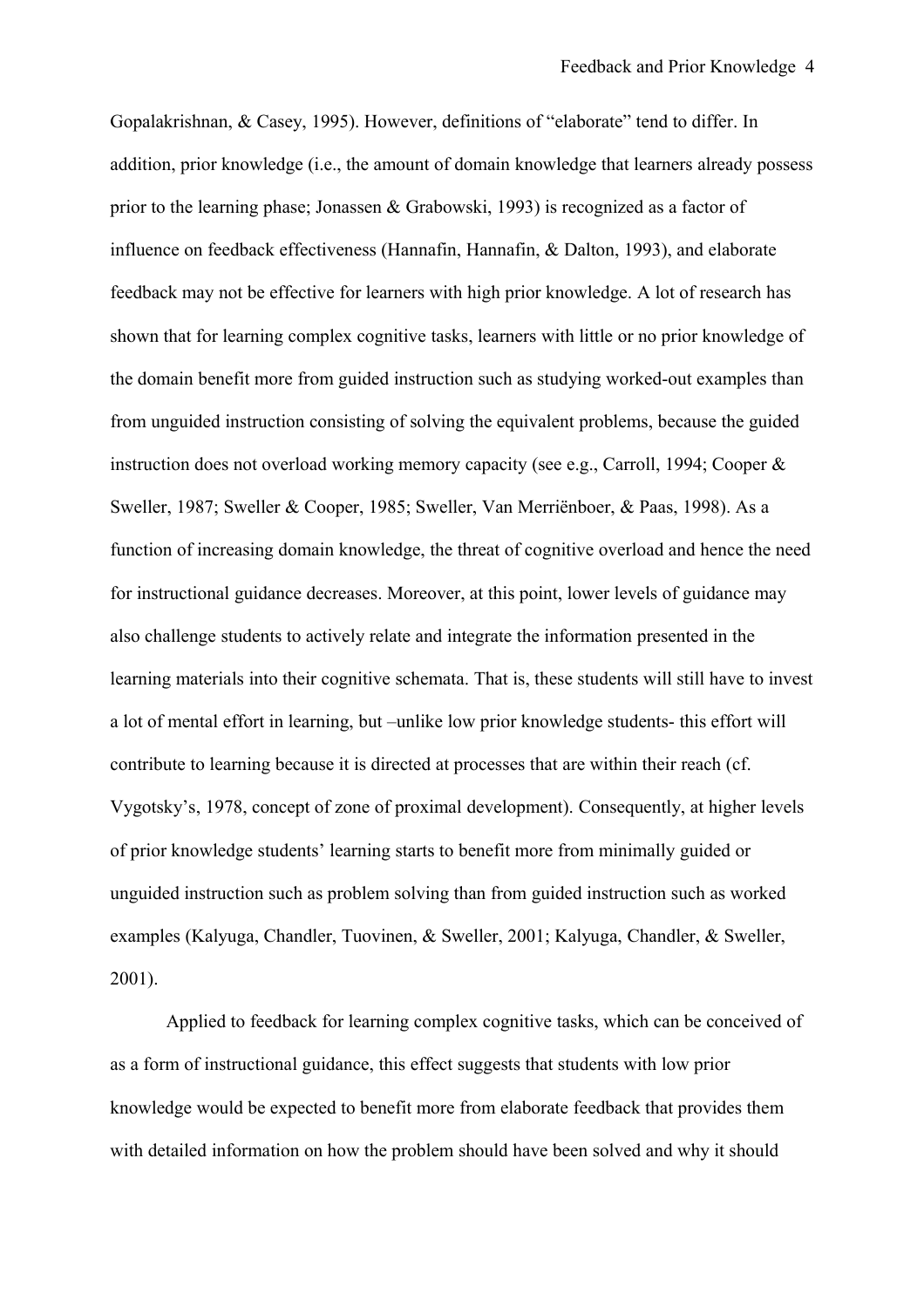have been solved this way (cf. process-oriented worked examples; Van Gog, Paas, & Van Merriënboer, 2004). In contrast, students with more prior knowledge would be more likely to benefit from global feedback that provides information on the overall approach of the problem without providing the details of each step to be taken, which they are challenged to fill in themselves (cf. a systematic approach to problem solving [SAP]; Van Merriënboer, 1997).

Regarding timing, a distinction is usually made between immediate and delayed feedback. However, "immediate" and "delayed" can be defined differently depending on the type of task offered. Immediate feedback can be defined as feedback provided immediately after each answer or solution step, which is suitable for drill-and-practice tasks and motor learning tasks (cf. Guadagnoli, Dornier, & Tandy, 1996), or immediately after a whole task, which is more desirable with complex cognitive tasks as this will not interrupt the learning process and will allow the learner to evaluate the solution procedure as a whole. Delayed feedback can then be defined as feedback provided after a task (when immediate feedback is defined as given after each answer or solution step) or as feedback provided after a series of tasks (when immediate feedback is defined as given after each whole task). Note though, that given these differences in definitions of immediate feedback and their consequences for definitions of delayed feedback, not only the feedback timing, but also the number of intervening elements (i.e., solution steps or whole tasks) is being varied. Research on motor learning tasks has suggested that immediate feedback is more effective for less experienced learners, whereas delayed feedback is more effective for more experienced learners (Guadagnoli, et al., 1996).

The present study addresses the question of what type of content and timing of feedback is most effective for students with different levels of prior knowledge in learning about the complex cognitive domain of genetics in a web-based learning environment. It is hypothesized that learning outcomes of students with low prior knowledge would be fostered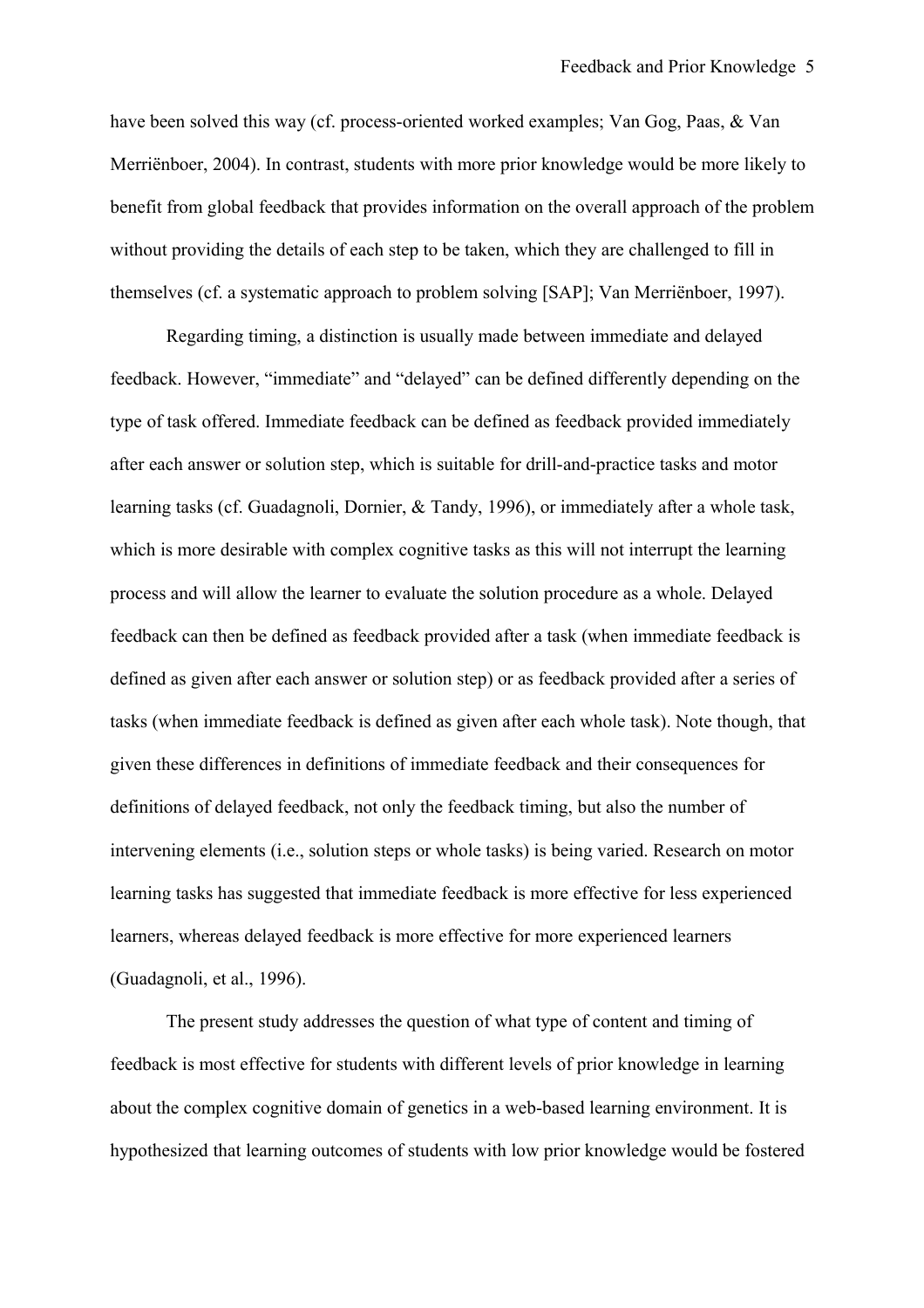by immediate (after each task) elaborate feedback, whereas those of students with more prior knowledge would be enhanced by delayed (after a few tasks) global feedback.

Students' perceptions of the feedback they receive are explored, because perceptions of different aspects of educational supply (as for example feedback) can be important determinants of learning outcomes (Walberg, Fraser, & Welch, 1986; Slavin, 1995). Especially in web-based learning environments, students have a high degree of freedom in selecting what they study and how long they will continue doing so, and their perception of feedback as meaningful, of high quality, and helpful can be a major influence on these choices (Mory, 2003).

## Method

## *Participants*

Participants were students in the fourth and fifth years of secondary education of two Dutch schools; 172 students had been asked to participate, but due to non-attendance on experimental days only 156 students actually participated (74 males, 82 females; age *M* = 15.80 years, *SD* = .97). The experiment was scheduled in the curriculum so that lessons had taken place on basic genetics theory, but students had no experience yet with applying the theory to solve the kind of problems presented in the web-based learning environment. *Materials*

*Web-based learning environment*. The introduction, pre-test, study tasks, feedback, post-test, and feedback perception questionnaire were delivered in a web-based learning environment built for this experiment that also logged participants' answers.

*Introduction*. In the introduction, participants received general information about the duration and proceedings of the experimental session, and were instructed to log in by providing some demographic information (i.e., name, age, school, and classroom).

*Study tasks*. The four study tasks consisted of genetics problems, on monohybrid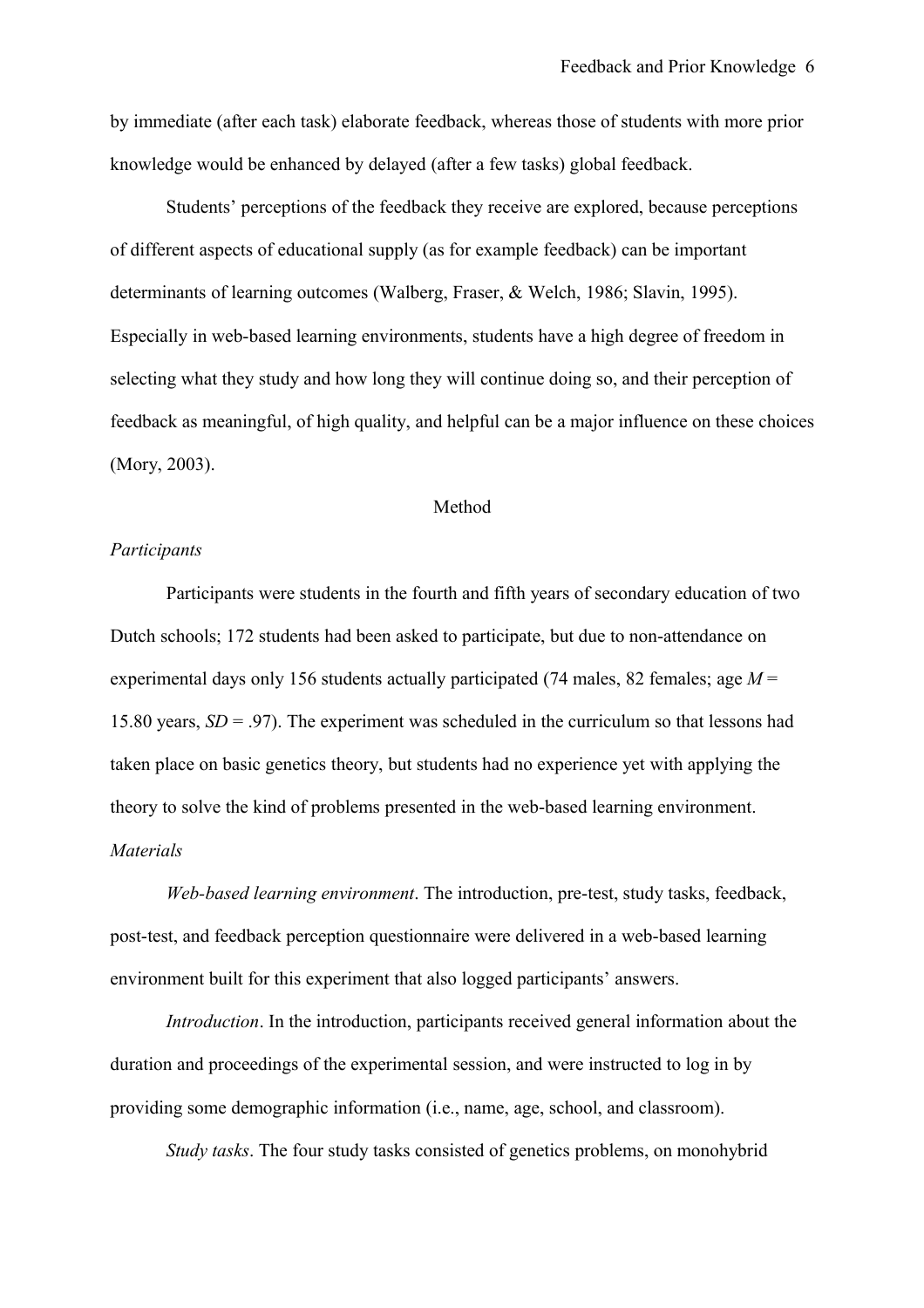crossings (simple crossings, X-chromosomal crossings, and family trees). Each task contained 5 questions followed by multiple choice answer options, such as for example: "Colourblindness is caused by a recessive X-chromosomal allele. Could a man who is *not* colourblind have a daughter who is colour-blind? Could he have a son who is colour-blind?" or "Study this family tree depicting which males and females in this family do and do not have the hereditary disease 'agammaglobulinaemia'. Determine whether the gene that causes this disease is X-chromosomal or not".

*Feedback*. Feedback was delivered after the study tasks. Global feedback contained only a statement of which answers were correct and a systematic approach to problem solving (SAP; see Van Merriënboer, 1997) used to obtain those answers (i.e., steps to take in problem solving were mentioned). Elaborate feedback not only contained the right answers and SAP, but also fully worked-out solution steps (i.e., steps to take in problem solving were not just mentioned, but also worked-out), and explanations were given for *why* the correct answers were correct. Immediate feedback was provided after each study task (i.e., four times), Delayed feedback was given after two tasks (i.e., two times).

*Pre-and post-test*. The pre-and post-tests consisted of 10 multiple-choice questions on monohybrid crossings (simple crossings, X-chromosomal crossings, and family trees). The maximum score on each test was 10 points, and the web-based learning environment automatically assigned 1 point for correct and 0 points for incorrect answers. Test problem difficulty was judged to be equivalent for the two tests by two teachers (one of each school; judgment independent of each other). The tests contained problems that were comparable to the study tasks on structural features, but differed on surface features (different 'cover stories')*.*

*Feedback perception questionnaire*. A feedback perception questionnaire was designed for this study, using the feedback perception scales of the Assessment Experience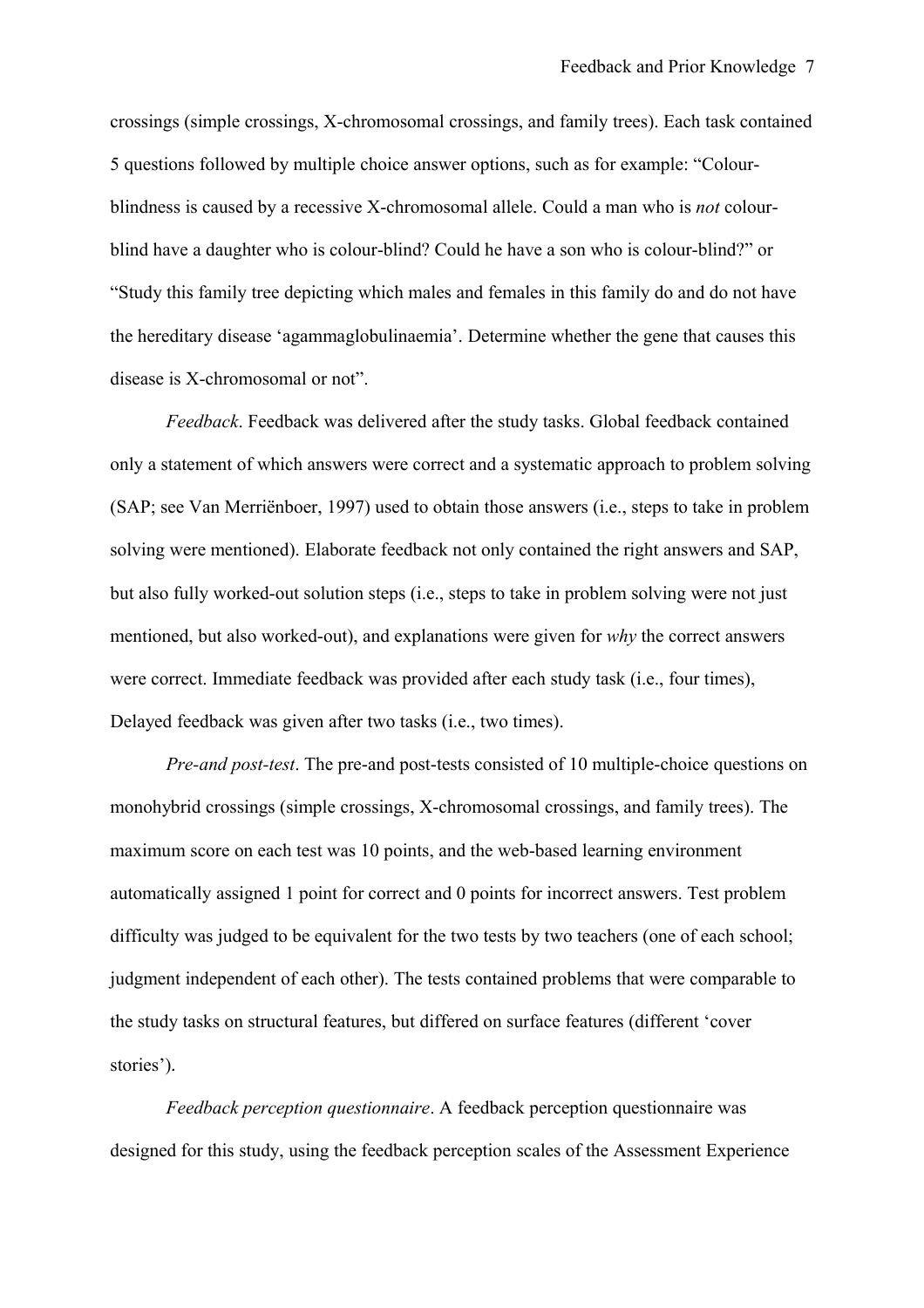Questionnaire (Gibbs & Simpson, 2004) as a basis. The questionnaire consisted of 32 sevenpoint Likert type items  $(1 =$ strongly disagree;  $7 =$ strongly agree), divided over 4 scales that proved reliable (Cronbach's alpha): *usage*, consisting of 5 items ( $\alpha$  = .89), asking students whether they used the feedback they received; *quality*, consisting of 5 items ( $\alpha$  = .71), asking students for their perceptions of quality of the feedback; *effect*, consisting of 21 items ( $\alpha$  = . 92), asking students to rate their perceptions of the effectiveness of the feedback; and *appreciation*, consisting of 11 items ( $\alpha$  = .90), asking students to indicate whether they appreciated the feedback.

## *Design & Procedure*

A 2 x 2 factorial design was used with factors "Timing" (Immediate vs. Delayed) and "Content" (Elaborate vs. Global). Participants were randomly assigned to one of the resulting four feedback conditions: Immediate Elaborate feedback (I/E), Immediate Global feedback (I/ G), Delayed Elaborate feedback (D/E), and Delayed Global feedback (D/G). Due to the aforementioned non-attendance of some students, however, not every condition actually had 43 students in it: (I/E: *n* = 39; I/G: *n* = 43; D/E: *n* = 39; D/G: *n* = 35).

The study was run in 5 sessions of approximately 2.5 hours, with 28 to 35 participants per session. Participants first read the introduction and logged in to the environment. They then had thirty minutes to complete the pre-test, after which they had one hour to work on the four study tasks, and, depending on their assigned experimental condition, received Global or Elaborate feedback after each task (Immediate) or after two tasks (Delayed). Participants then completed the post-test, for which they again had 30 minutes, and filled out the feedback perception questionnaire (approximately 15 minutes). Participants were allowed to work out their solutions on paper throughout the entire experiment.

## *Data Analysis*

By a median-split on the pre-test scores, students were assigned to the lower prior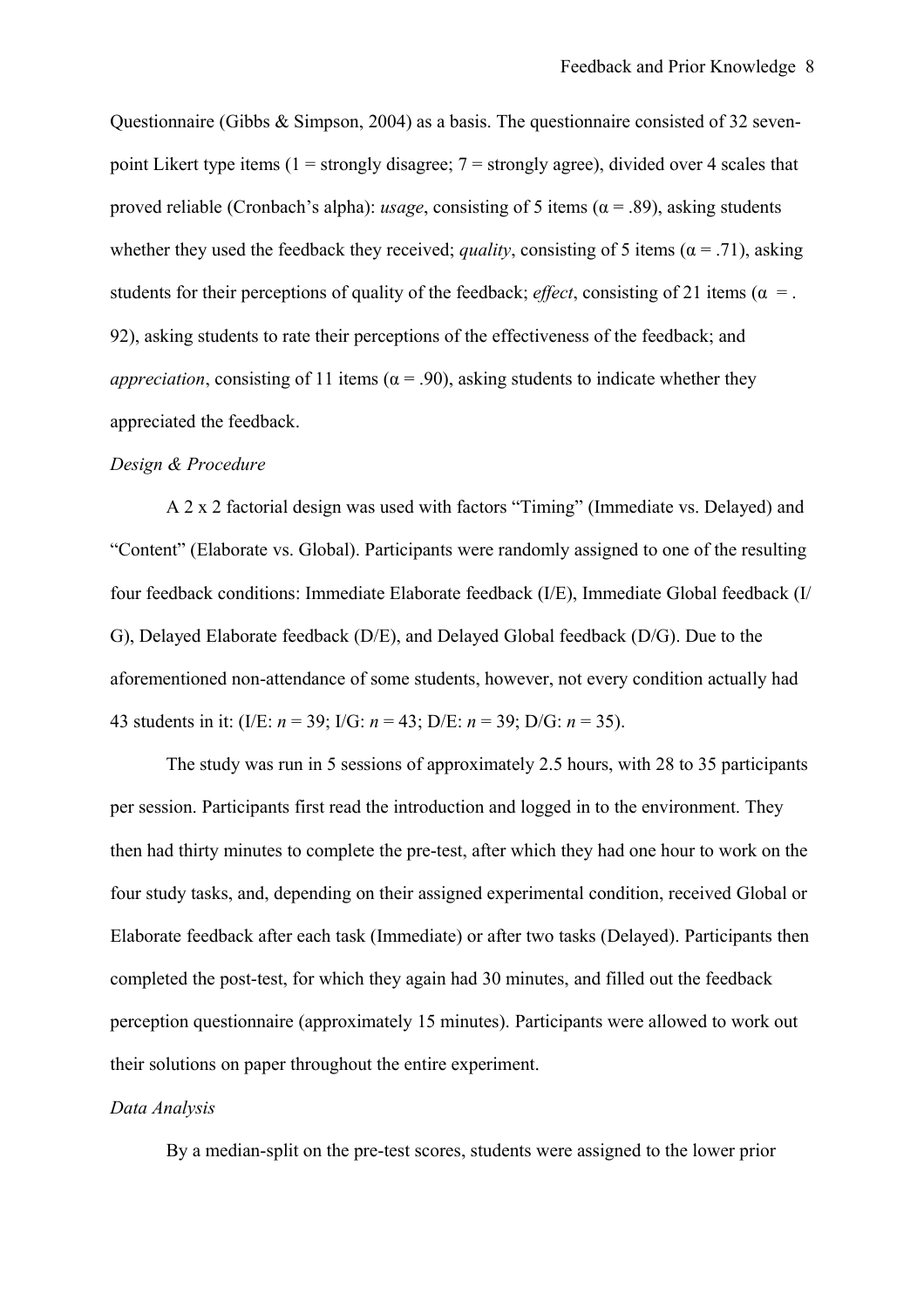knowledge group (at or below the median score of 4;  $n = 98$ ) or higher prior knowledge group (above the median;  $n = 58$ ). In each condition, there were approximately equal numbers of students with lower prior knowledge (I/E:  $n = 26$ ; I/G:  $n = 25$ ; D/E:  $n = 25$ ; D/G:  $n = 22$ ) and higher prior knowledge (I/E: *n* = 13; I/G: *n* = 18; D/E: *n* = 14; D/G: *n* = 13).

#### Results

For all analyses reported here, a significance level of .05 is used. The means and standard deviations of the post-test scores and feedback perception questionnaire ratings per condition, as well as training and test time-on-task and feedback reading times, are provided in Table 1 for the lower prior knowledge learners, and in Table 2 for the higher prior knowledge learners.

### *Lower Prior Knowledge Learners*

Post-test and questionnaire data of three students were lost due to a logging error. 2 x 2 ANOVAs revealed no significant differences between conditions in mean training time-ontask, post-test time-on-task, or *mean* feedback reading times listed in Table 1 (on *total* feedback reading time an effect of Timing was found,  $p = .023$ , indicating that students in the I/E and I/G conditions spent more time on reading feedback than those in the D/E and D/G conditions, which is not surprising given the difference in the amount of times feedback was received; i.e., 4 vs. 2). A 2 x 2 ANOVA on the post-test scores of the lower prior knowledge learners, revealed no significant main effects of Timing, *F*(1, 91) < 1, *ns*, or Content, *F*(1, 91)  $=$  < 1, *ns*, nor an interaction effect,  $F(1, 91) = 1.35$ , *ns*.

A 2 x 2 MANOVA on the feedback perception scales showed no significant main or interaction effects of Timing and Content on the perception of usage, quality, effect, and appreciation of the received feedback for the lower prior knowledge learners.

## *Higher Prior Knowledge Learners*

Post-test and questionnaire data of two students were lost due to a logging error. 2 x 2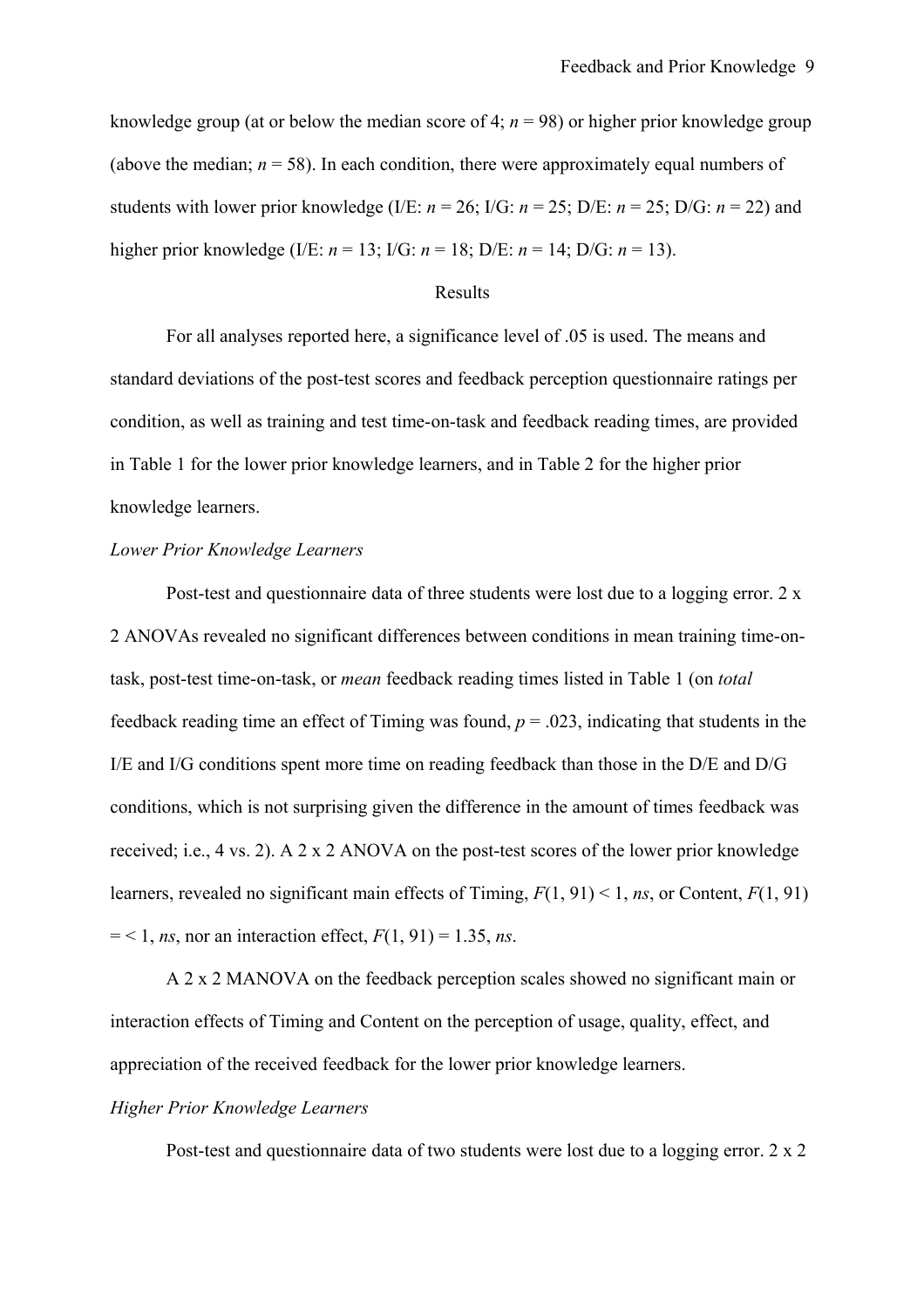ANOVAs revealed no significant differences between conditions in mean training time-ontask, post-test time-on-task, or *mean* feedback reading times listed in Table 2 (on *total* feedback reading time a marginally significant effect of Timing was found,  $p = .053$ , indicating that students in the I/E and I/G conditions spent more time on reading feedback than those in the D/E and D/G conditions, which is not surprising given the difference in the amount of times feedback was received; i.e., 4 vs. 2). A 2 x 2 ANOVA on the post-test scores of the higher prior knowledge learners revealed no main effect of Timing, *F*(1, 52) < 1, *ns*, nor an interaction effect,  $F(1, 52) = 1.51$ , *ns*, but it did show a significant main effect of Content,  $F(1, 52) = 6.38$ ,  $MSE = 3.04$ ,  $p < .05$ ,  $\eta_p^2 = .11$ . This effect signified that Global feedback ( $M = 5.71$ ,  $SD = 1.51$ ) was more effective than Elaborate feedback ( $M = 4.56$ ,  $SD =$ 1.98) for the higher prior knowledge students, irrespective of whether it was provided Immediate or Delayed.

A 2 x 2 MANOVA on the feedback perception scales showed a significant effect of Content on appreciation,  $F(1, 52) = 4.81$ ,  $MSE = 1.23$ ,  $p < .05$ ,  $\eta_p^2 = .09$ , but not on usage, quality, and effect of feedback. This effect signified that the higher prior knowledge students appreciated Elaborate feedback more ( $M = 4.23$ ,  $SD = 1.07$ ) than Global feedback ( $M = 3.61$ ,  $SD = 1.12$ ). No significant main effects of Timing were found, nor any interaction effects.

### **Discussion**

This study investigated the effectiveness of content and timing of feedback for students with different levels of prior knowledge in learning about genetics in a web-based learning environment, and explored students' perceptions of the feedback they received. Our hypothesis that learning outcomes of students with lower prior knowledge would be fostered by immediate elaborate feedback was not confirmed, no significant differences were found between conditions, nor any differences in feedback perception for lower prior knowledge learners. The hypothesis that learning outcomes of students with higher prior knowledge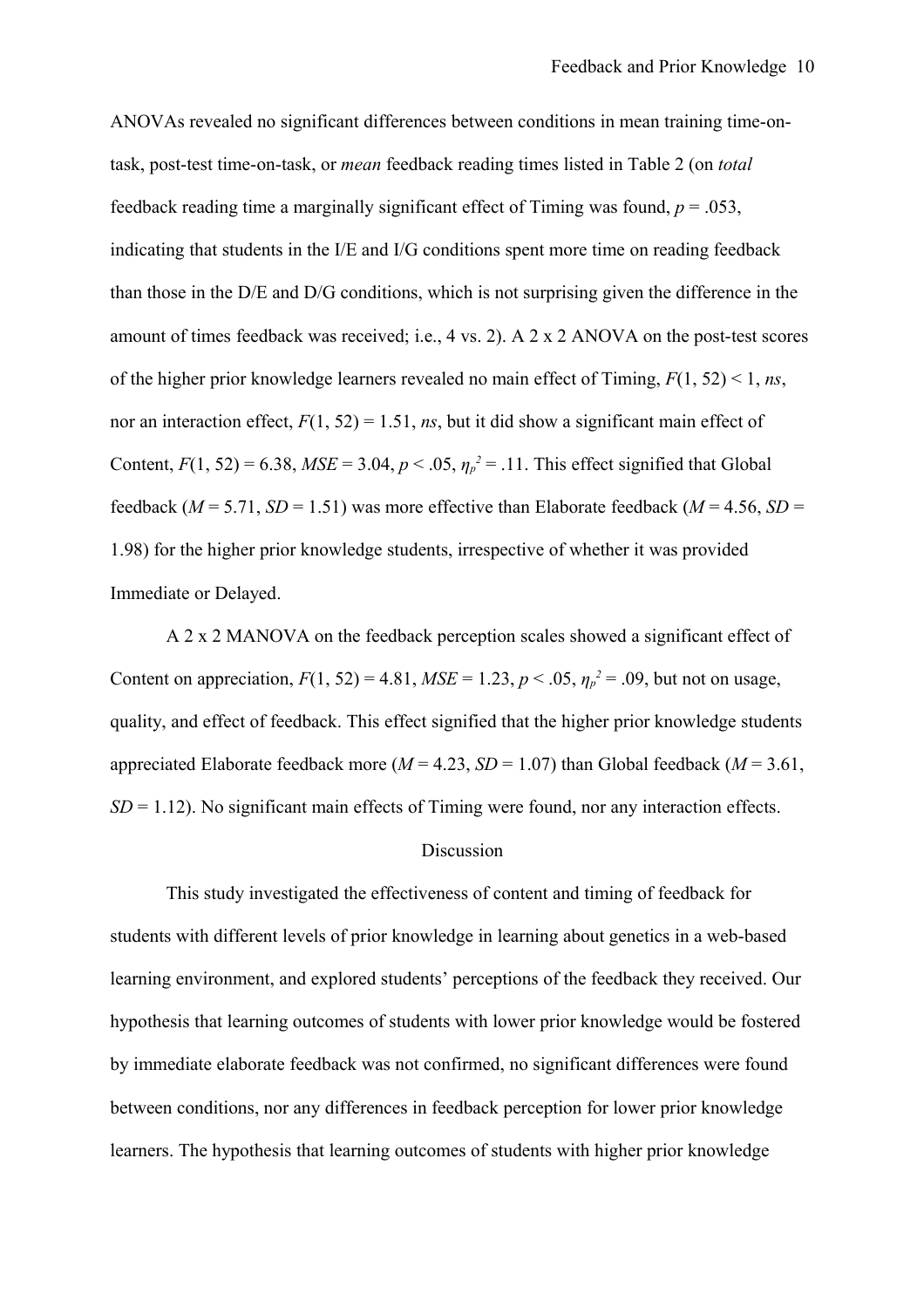would be enhanced by delayed global feedback was only partially confirmed: A main effect of content was found, indicating that the higher prior knowledge learners benefited from global feedback, and this effect cannot be explained by significant differences in training time-on-task, post-test time-on-task, or feedback reading times between conditions. Regarding perceptions, however, it was found that the higher prior knowledge students who received elaborate feedback gave a higher appreciation rating.

A possible explanation for the lack of effects of feedback timing and content for the lower prior knowledge learners in this study might be that they were not complete novices, but had some prior knowledge (albeit little, i.e., a score of 4 or less out of ten on the pre-test). This assumption could be addressed in a future study by recruiting participants with larger differences in prior knowledge (i.e., with complete novices vs. proficient learners). In addition, it might be interesting to investigate whether general ability plays a role (apart from, interacting with, or adding to, the effects of prior knowledge) in perception and effectiveness of different types of feedback.

The lack of effects of feedback content on time spent on the feedback may surprise some readers, because it seems intuitive to expect reading time to be higher for elaborate feedback, where more information is given. However, this does not have to be the case, because students in the global condition may be challenged to invest time and effort into actively elaborating on the global feedback themselves. That is, they may spent an equal amount of time as students in the elaborate feedback conditions, but this time is spent on different processes. This would make sense from the cognitive load perspective and in light of the results: Whereas the time and effort invested in elaborating on global feedback will not help low prior knowledge learners (because the lack the required knowledge and cognitive schemata for elaborating or integrating the presented information), it may help higher prior knowledge learners because their prior knowledge enables them to effectively elaborate.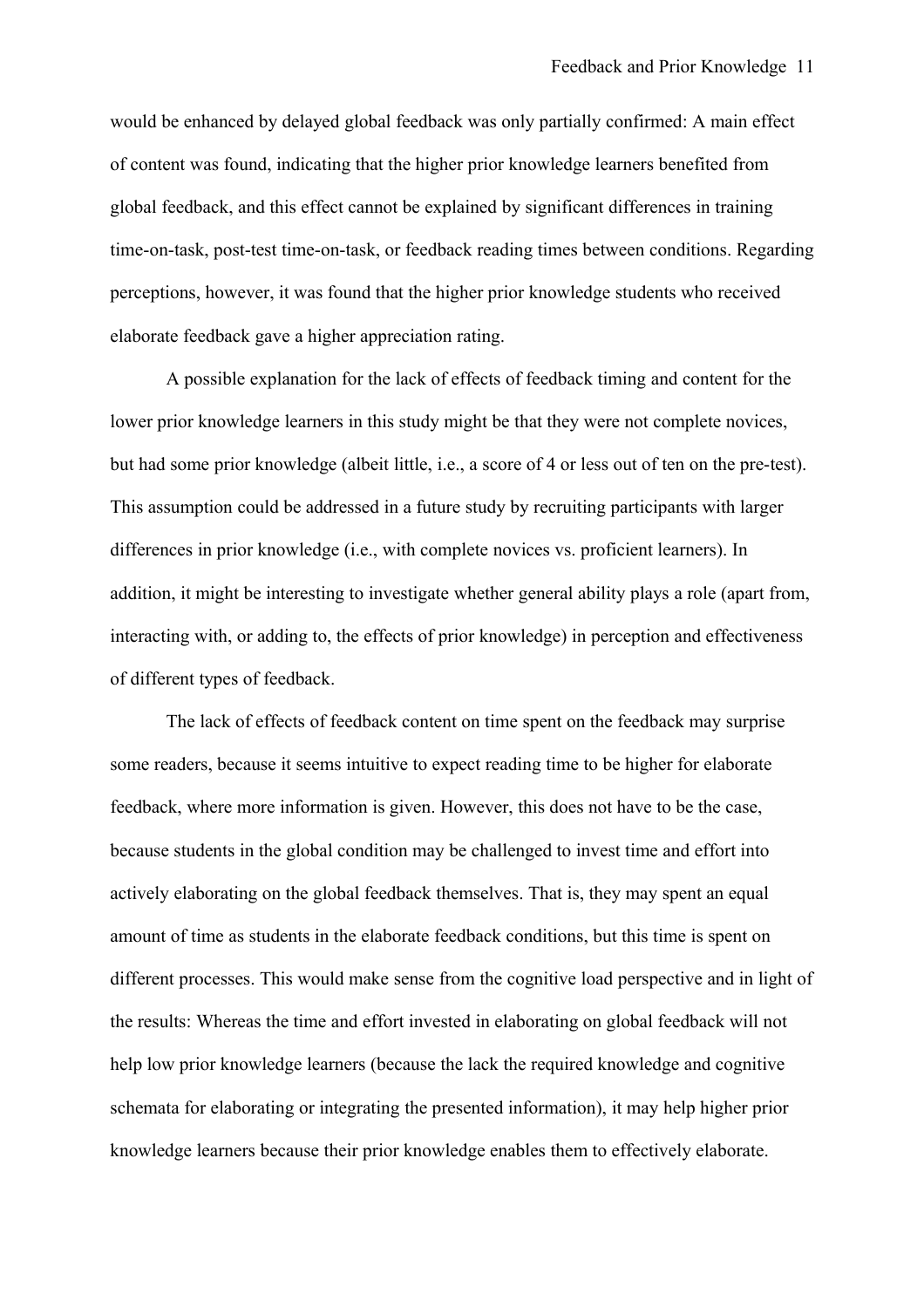The finding that the higher prior knowledge learners in this study benefited more from global feedback, but appreciated elaborate feedback more, may have interesting implications for the design and delivery of feedback in web-based learning environments. Trying to tailor feedback to learners' needs by offering different feedback types for learners to choose from would be the most easy, but probably ineffective way. Students are likely to select what they appreciate, which may not always be the most beneficial for their learning outcomes.

In addition, in non-experimental settings, learners are required to study in the webbased learning environment for longer periods of time. This implies that not only their prior knowledge is an important factor for the effectiveness of feedback, but that the knowledge they will acquire during this period will also start to play a role. Therefore, after establishing the relationship between levels of prior knowledge and effectiveness of feedback in more detail, a promising direction for future research would be to extend the promising work on dynamic task selection (Corbalan, Kester, & Van Merriënboer, 2006; Kalyuga & Sweller, 2005; Salden, Paas, Van der Pal, & Van Merriënboer, 2006) to dynamic feedback selection for learning complex cognitive tasks in web-based learning environments (cf. the work on intelligent tutoring systems; e.g., Rosé, Jordan, Ringenberg, Siler, VanLehn, & Weinstein, 2001). Moreover, it would be useful not only to assess and take into account students' level of prior knowledge, but also the structure of this knowledge, which may be assessed prior to the experiment using techniques such as concept mapping (Spector, Christensen, Sioutine, & McCormack, 2001) or verbal reporting (Ericsson & Simon, 1993), or online during the experiment using techniques such as Latent Semantic Analysis (Foltz, Gilliam, Kendall, 2000; Graesser, Wiemer-Hastings, Wiemer-Hastings, Harter, Person, & the TRG, 2000).

Another interesting direction for future studies might be the effects of the types of feedback we provided in less structured domains such as literature, or history. The kind of feedback we provided consisted not only of correct/error statements, but included a systematic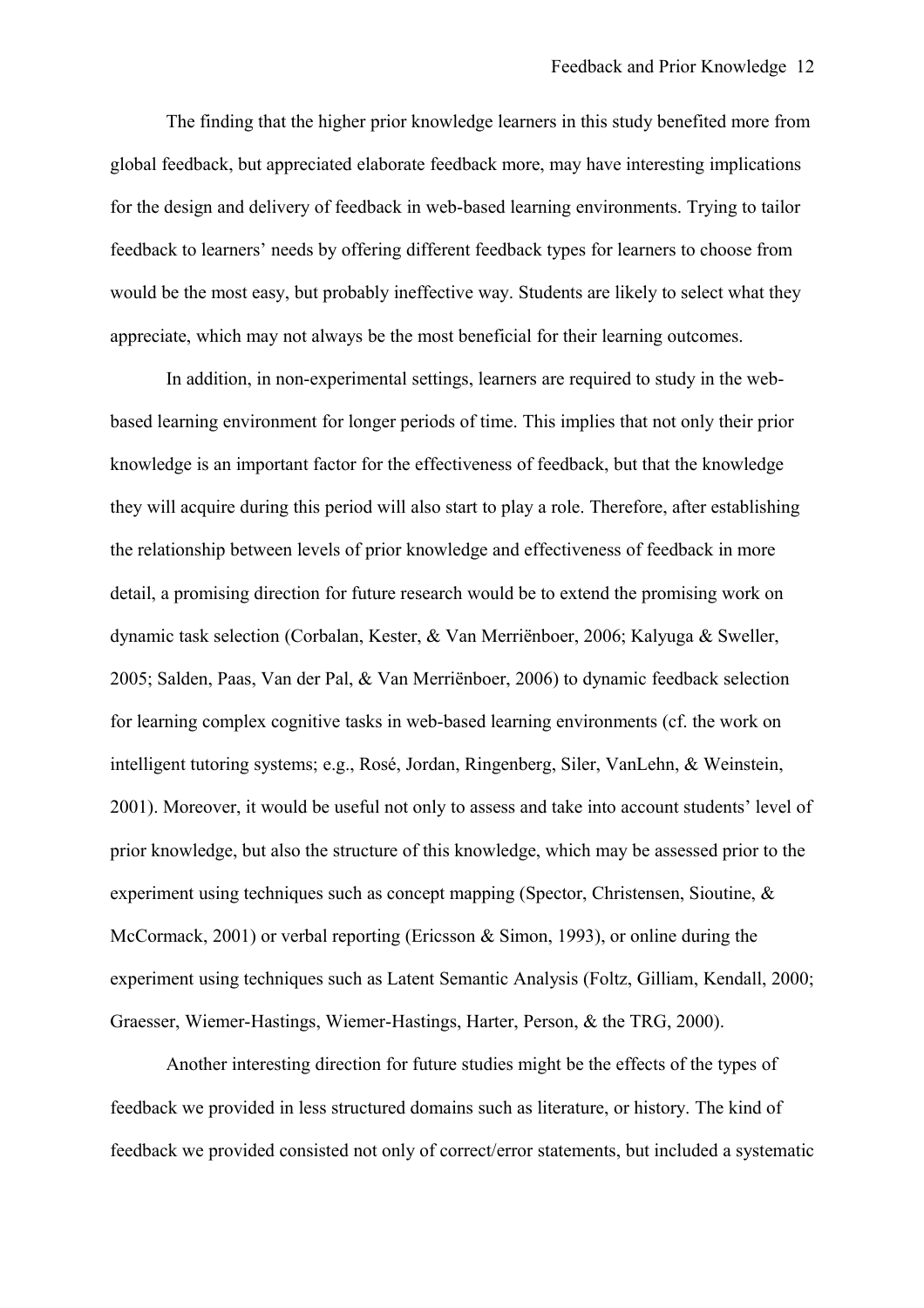approach to problem solving (SAP), and –in the Elaborate conditions- worked-out solution steps, and explanations of *why* the correct answers were correct (cf. process-oriented worked examples; Van Gog et al. 2004). As Van Merriënboer (1997) points out, SAPs can include heuristics, and although application of heuristics does not necessarily lead to a good solution, it does increase the chance. So, in less structured (or more ambiguous) domains as literature and history, such feedback including heuristics may provide the best possible kind of guidance for learners.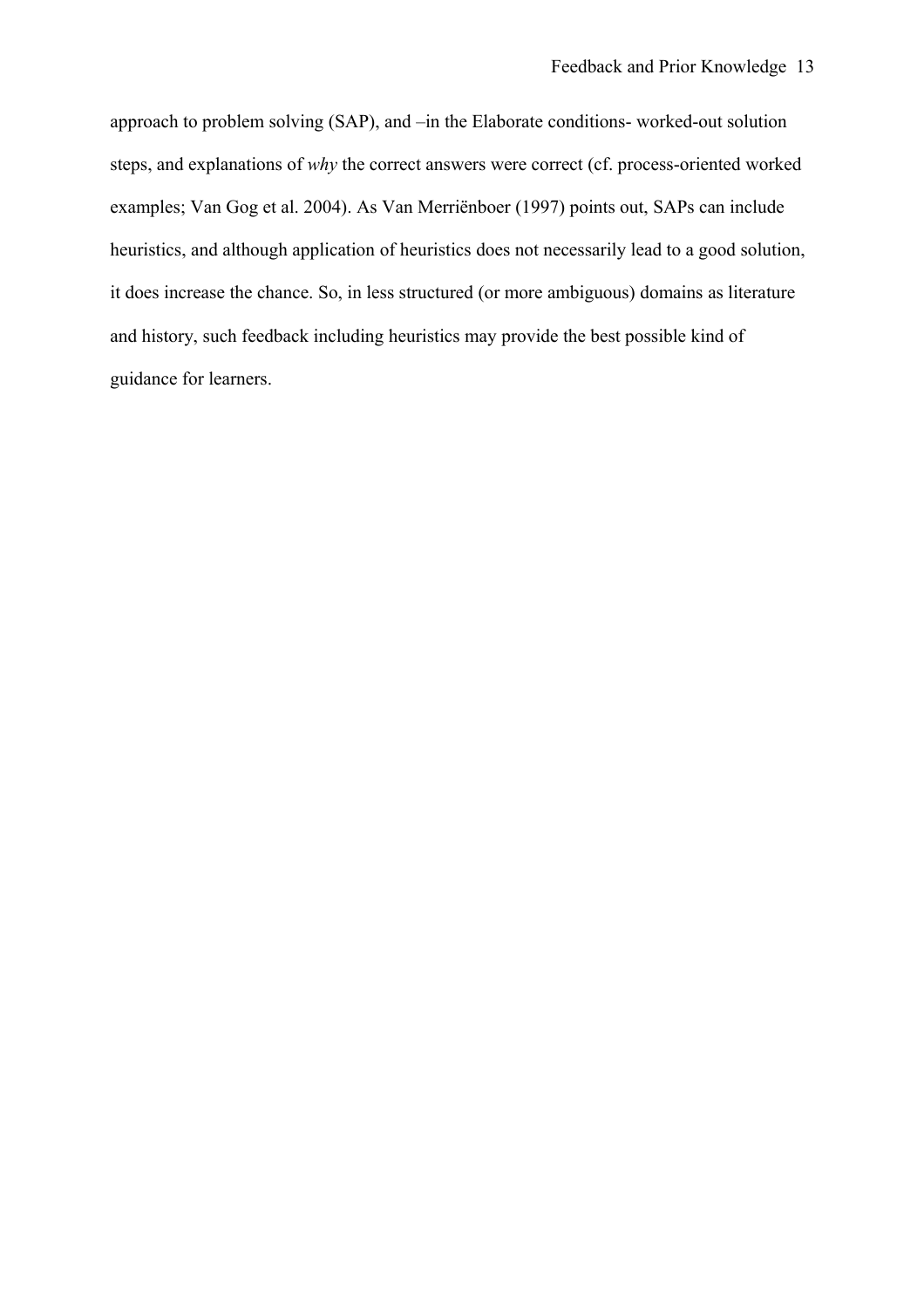#### References

- Carroll, W. M. (1994). Using worked examples as an instructional support in the algebra classroom. *Journal of Educational Psychology*, *86*, 360-367.
- Clariana, R. B. (1990). A comparison of answer-until-correct feedback and knowledge-ofcorrect-response feedback under two conditions of contextualisation. *Journal of Computer-Based Instruction*, *17*, 125-129.
- Cooper, G., & Sweller, J. (1987). Effects of schema acquisition and rule automation on mathematical problem-solving transfer. *Journal of Educational Psychology*, *79*, 347- 362.
- Corbalán, G., Kester, L., & Van Merriënboer, J. J. G. (2006). Towards a personalized task selection model with shared instructional control. *Instructional Science*, *34*, 399-422.
- Ericsson, K. A., & Simon, H.A. (1993). *Protocol analysis: Verbal reports as data* (Rev. ed.). Cambridge, MA: MIT Press.
- Foltz, P. W., Gilliam, S., Kendall, S. (2000). Supporting Content-Based Feedback in On-Line Writing Evaluation with LSA. *Interactive Learning Environments*, *8*, 111-127.
- Gibbs, G., & Simpson, C. (2004). Conditions under which assessment supports students' learning. *Learning and Teaching in Higher Education, 1*, 3-31.
- Gilman, D. A. (1969). Comparison of several feedback methods for correcting errors by computer-assisted instruction. *Journal of Educational Psychology*, *60*, 503-505.
- Goodman, J. S., & Wood, R.E. (2004). Feedback specificity, learning opportunities, and learning. *Journal of Applied Psychology*, *89*, 809-821.
- Graesser, A. C., Wiemer-Hastings, P., Wiemer-Hastings, K., Harter, D., Person, N., & the Tutoring Research Group (2000). Using Latent Semantic Analysis to evaluate the contributions of students in AutoTutor. *Interactive Learning Environments*, *8*, 129- 147.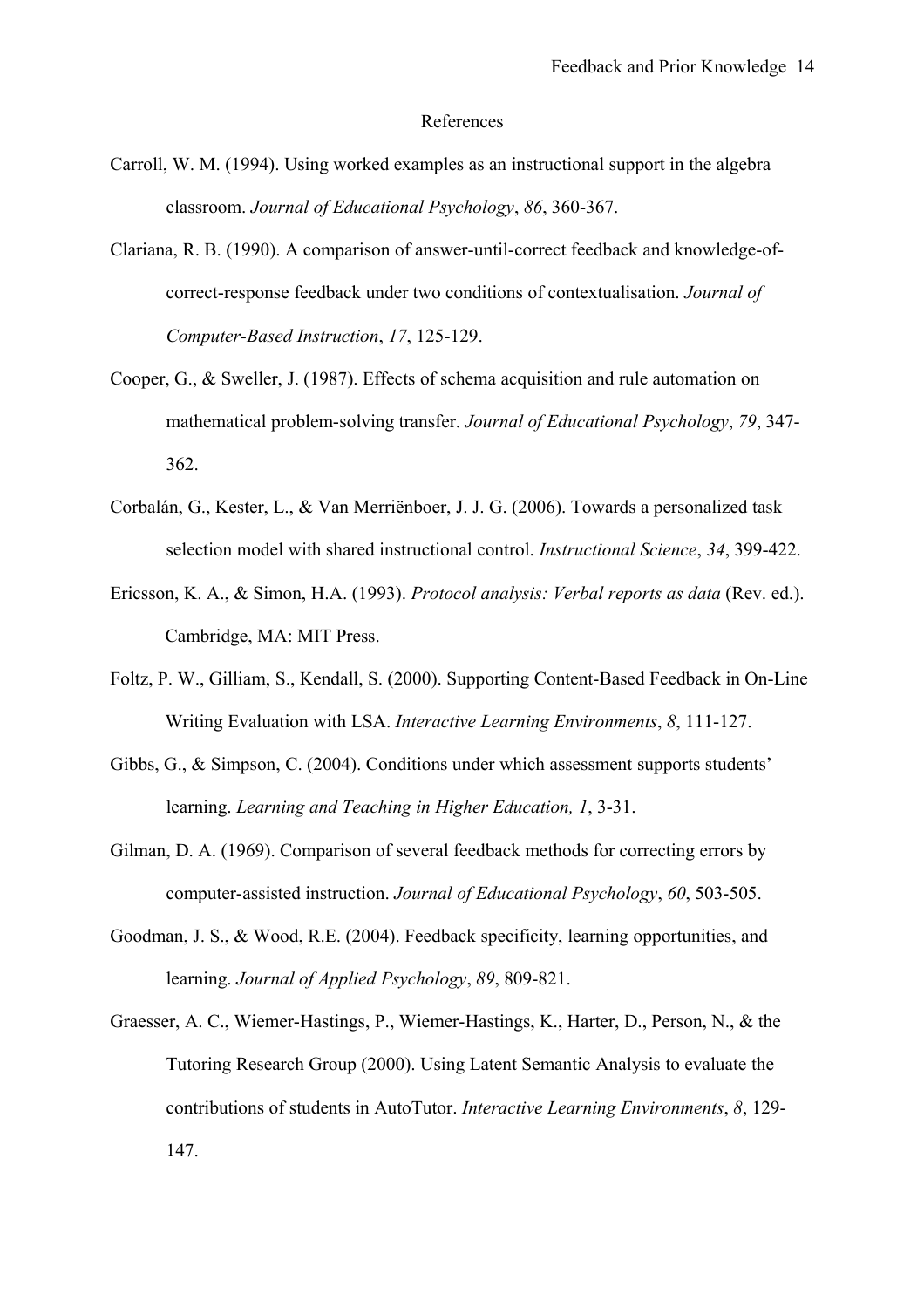- Guadagnoli, M. A., Dornier, L. A., & Tandy, R. (1996). Optimal summary knowledge of results: The influence of task related experience and complexity. *Research Quarterly for Exercise and Sport*, *67*, 239–248.
- Hannafin, M. J., Hannafin, K. M., & Dalton, D. W. (1993). Feedback and emerging instructional technologies. In J. V. Dempsey, G. C. Dales (Eds.), *Interactive instruction and feedback* (pp. 263-286). Englewood Cliffs, NJ: Educational Technology Publications.
- Hoska, D. M. (1993). Motivating learners through CBI feedback: Developing a positive learner perspective. In J. V. Dempsey & G. C. Sales (Eds.), *Interactive instruction and feedback* (pp. 105-132). Englewood Cliffs, NJ: Educational Technology Publications.
- Jochems, W., Van Merriënboer, J. J. G., & Koper, R. (Eds.). (2004). *Integrated E-learning: Implications for pedagogy, technology, and organization*. London: RoutledgeFalmer.
- Johnson, D. W., & Johnson, R. T. (1993). Cooperative learning and feedback in technologybased instruction. In J. V. Dempsey & G. C. Sales (Eds.), *Interactive instruction and feedback* (pp. 133-157). Englewood Cliffs, NJ: Educational Technology Publications.
- Jonassen, D. H., & Grabowski, B. L. (1993). *Handbook of individual differences, learning, and instruction*. Hillsdale, NJ: Erlbaum.
- Kalyuga, S., Chandler, P., & Sweller, J. (2001). Learner experience and efficiency of instructional guidance. *Educational Psychology*, *21*, 5-23.
- Kalyuga, S., Chandler, P., Tuovinen, J., & Sweller, J. (2001). When problem-solving is superior to studying worked examples. *Journal of Educational Psychology*, *93*, 579- 588.
- Kalyuga, S., & Sweller, J. (2005). Rapid dynamic assessment of expertise to improve the efficiency of adaptive e-learning. *Educational Technology Research and Development*, *53*(3), 83-93.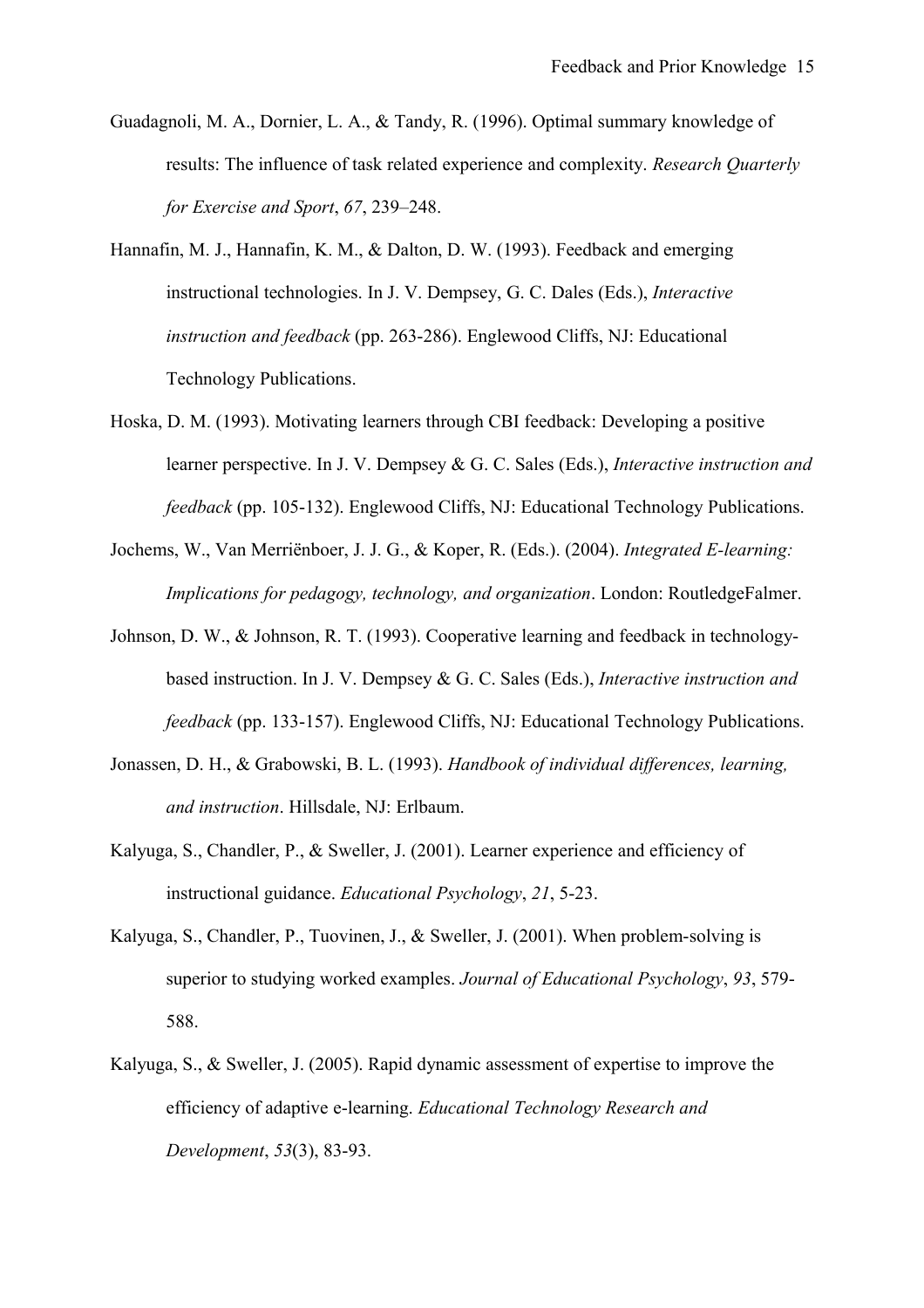- Kulhavy, R. W., & Stock, W. A. (1989). Feedback in written instruction: The place of response certitude. *Educational Psychology Review*, *1*, 279-308.
- Kulhavy, R. W., & Wager, W. (1993). Feedback in programmed instruction: Historical context and implications for practice. In J. V. Dempsey & G. C. Sales (Eds.), *Interactive instruction and feedback* (pp. 3-15). Englewood Cliffs, NJ: Educational Technology Publications.
- Morrison, G. R., Ross, S. M., Gopalakrishnan, M., & Casey, J. (1995). The effects of feedback and incentives on achievement in computer-based instruction. *Contemporary Educational Psychology*, *20*, 32-50.
- Mory, E. H. (2003). Feedback research. In D. H. Jonassen (Ed.), *Handbook of research on educational communications and technology* (pp. 745-783). New York: MacMillan.
- Pressey, S. L. (1927). A machine for automatic teaching of drill material. *School and Society, 25*, 549-552.
- Pridemore, D. R., & Klein, J. D. (1995). Control of practice and level of feedback in computer-based instruction. *Contempory Educational Psychology*, *20*, 444-450.
- Ramaprasad, A. (1983). On the definition of feedback. *Behavioral Science, 28*, 4-13.
- Rosé, C., Jordan, P., Ringenberg, M., Siler, S., VanLehn, K., & Weinstein, A. (2001). Interactive conceptual tutoring in Atlas-Andes. In J. D. Moore, C. L. Redfield, & W. L. Johnson (Eds.). A*rtificial Intelligence in Education* (pp. 256-266). Amsterdam: IOS Press.
- Salden, R. J. C. M., Paas, F., Van der Pal, J., & Van Merriënboer, J. J. G. (2006). Dynamic task selection in flight management system training. *International Journal of Aviation Psychology*, *16*, 157-174.

Slavin, R.E. (1995). A model of effective instuction. *The Educational Forum*, *25*, 166-176.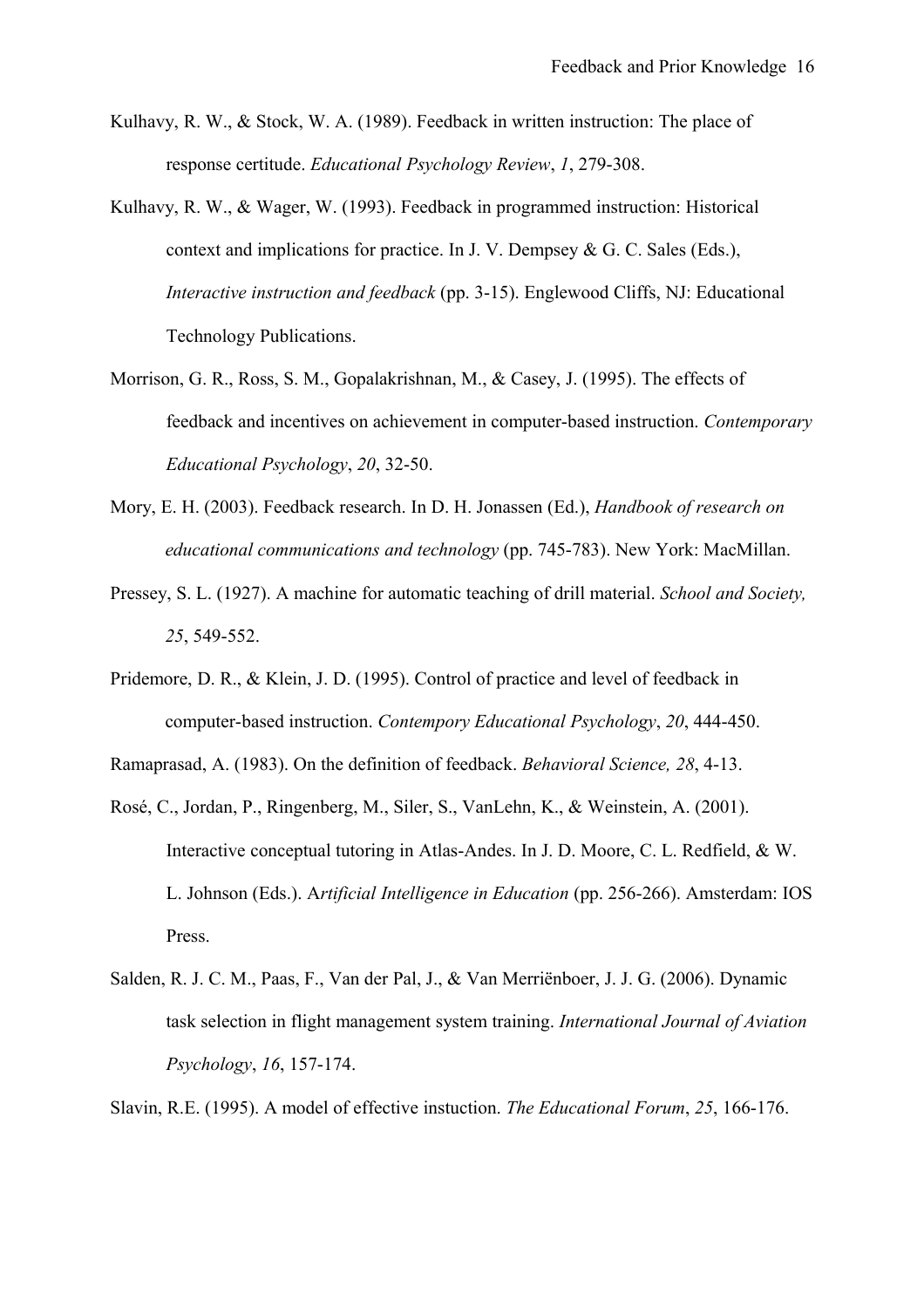- Spector, J. M., Christensen, D. L., Sioutine, A. V., & McCormack, D. (2001). Models and simulations for learning in complex domains: Using causal loop diagrams for assessment and evaluation. *Computers in Human Behavior*, *17*, 517–545.
- Sweller, J., & Cooper, G. (1985). The use of worked examples as a substitute for problemsolving in learning algebra. *Cognition and Instruction*, *2*, 59-89.
- Sweller, J., Van Merriënboer, J. J. G., & Paas, F. (1998). Cognitive architecture and instructional design. *Educational Psychology Review*, *10*, 251–295.
- Van Gog, T., Paas, F., & Van Merriënboer, J. J. G. (2004). Process-oriented worked examples: Improving transfer performance through enhanced understanding. *Instructional Science*, *32*, 83-98.
- Van Merriënboer, J. J. G. (1997). *Training complex cognitive skills: A four-component instructional design model for technical training.* Englewood Cliffs, NJ: Educational Technology Publications.

Vygotsky, L. S. (1978). *Mind in Society*. Cambridge, MA: Harvard University Press.

Walberg, H. J., Fraser, B. J., & Welch, W. W. (1986). A test of a model of educational productivity among senior high school students. *Journal of Educational Research*, *78*, 159-167.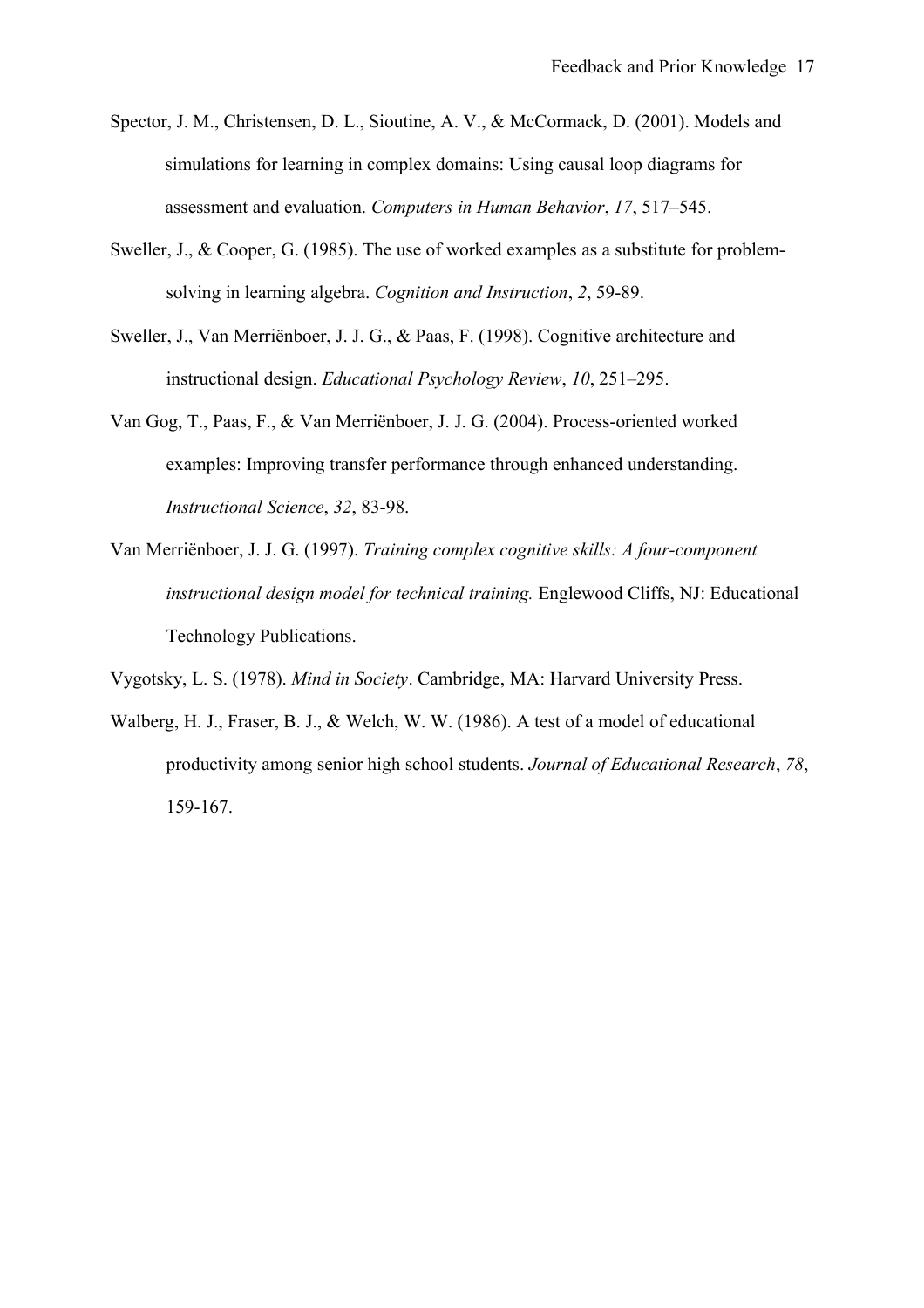## Table 1

*Means and Standard Deviations of Lower Prior Knowledge Learners' Post-Test Scores, Ratings on the Feedback Perception Questionnaire Scales, and Time (in Minutes) Spent on Training, Post-Test, and Reading Feedback (Mean of the 2 [Delayed] or 4 [Immediate] Times that Feedback Was Received)*

|                     |           |           | <b>Feedback Perception Questionnaire</b> |           |         |      |        |           |              |           |          | Time-on-Task |            |           |          |      |  |  |
|---------------------|-----------|-----------|------------------------------------------|-----------|---------|------|--------|-----------|--------------|-----------|----------|--------------|------------|-----------|----------|------|--|--|
|                     | Post-Test |           | Verification                             |           | Quality |      | Effect |           | Appreciation |           | Training |              | Post-Test  |           | Feedback |      |  |  |
| Condition           | M         | <i>SD</i> | M                                        | <i>SD</i> | M       | SD   | M      | <i>SD</i> | M            | <i>SD</i> | M        | SD           | M          | <i>SD</i> | M        | SD   |  |  |
| Immediate/Elaborate | 4.80      | 1.89      | 4.42                                     | 1.41      | 4.58    | .71  | 4.65   | .70       | 4.40         | .89       | 59.57    | 19.90        | 23.26 5.93 |           | 2.82     | 2.71 |  |  |
| Immediate/Global    | 4.92 1.91 |           | 4.13                                     | -39       | 4.38    | .93  | 4.36   | .85       | 4.12         | .85       | 64.27    | 18.77        | 24.10 6.53 |           | 2.43     | 2.15 |  |  |
| Delayed/Elaborate   | 4.96 2.21 |           | 3.74                                     | 1 1 9     | 4.41    | .98  | 4.26   | .76       | 4.08         | .87       |          | 57.80 23.88  | 23.30      | 7.37      | 3.18     | 2.23 |  |  |
| Delayed/Global      |           | 4.10 2.21 | 3.96                                     | 39        | 4.12    | 1.14 | 4.26   | .81       | 3.89         | .83       | 54.09    | 18.02        | 19.69      | 8.11      | 3.34     | 3.79 |  |  |